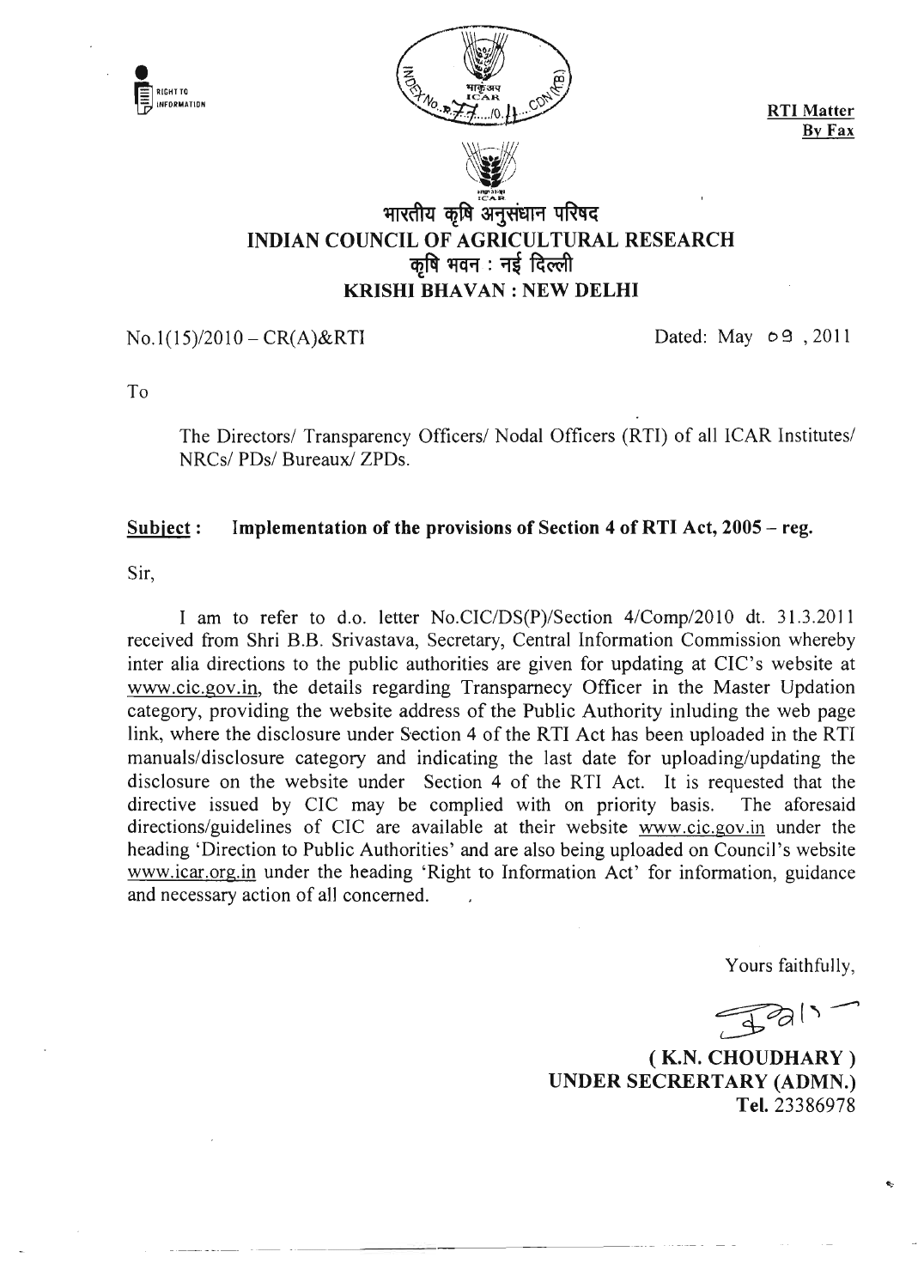

,/

•*t;;:* r:; ..

 $5^{\prime}$   $\approx$  ,

 $\sim$   $\sim$   $\sim$ 

## विपिन बिहारी श्रीवास्तव

B. B. Srivastava सचिव / Secretary

 $2933$   $201$ <br> $7140$ 

## केंद्रीय सूचना आयोग Central Information Commission

2 तल, विंग 'ब' / 2nd Floor, 'B' Wing अगस्त क्रांति भवन / August Kranti Bhawan, भीकाजी कामा प्लेस / Bhikaji Cama Place, मई विल्ली-110066 / New Delhi-110066 Telephone: 26167932, Fax: 26106287 E-mail: secy-cic@nic.in

CIC/DS(P)/Section 4/Comp/2010

Dated: 31.3.2011

\_.-!...- !.;.:t ;-Reference: D.O letter No. CIC/AT/D/I0/000111 dated 18.11.2010.

L~ooSubject: Implementation of Section 4 of the RTI Act, 2005.

 $P \rightarrow$  $\frac{1}{2}$ <br> $\frac{1}{2}$ <br> $\frac{1}{2}$ <br> $\frac{1}{2}$ <br> $\frac{1}{2}$ <br> $\frac{1}{2}$ <br> $\frac{1}{2}$ <br> $\frac{1}{2}$ <br> $\frac{1}{2}$ <br> $\frac{1}{2}$ <br> $\frac{1}{2}$ <br> $\frac{1}{2}$ <br> $\frac{1}{2}$ <br> $\frac{1}{2}$ <br> $\frac{1}{2}$ <br> $\frac{1}{2}$ <br> $\frac{1}{2}$ <br> $\frac{1}{2}$ <br> $\frac{1}{2}$ <br> $\frac{1}{2}$ <br> $\frac{1}{2}$  $\theta$ ear  $H$ r,

I would like to draw your kind attention to para (11) of my D.O letter no. CIC/AT/D/10/000111 dated 18.11.2010; wherein a reference has been made regarding a portal for uploading of facts relating to ~ompliance of section 4 of the RTI Act and related informations.

~. The Ministries/Departments/Public Authorities are hereby advised to visit the website of Central Information Commission at www.cic.gov.in. and open the submit Annual Return link available on it.  $\circlearrowright$  . The interface which opens, is the Log In interface; and the concerned Ministries/Departments/Public  $\Omega$ : Authorities have to provide the same password, already being utilised by them for submitting online  $\frac{1}{2}$ Annual Return to the Commission.

The Public Authorities will now see the **main menu** page of the portal; which has three sections; ~; Wnamely Annual Return 2010-11, Master Updation and RTI Manuals/Disclosure. The Public Authorities are required to update the details regarding Transparency Officer in the Master Updation category. They are now required to provide the website address of the Public Authority including the web page link, بين where the disclosure under Section 4 of the RTI Act has been uploaded in the RTI manuals/Disclosure category. They are also required to indicate the last date of uploading/updating the disclosure on the website. The print screens in this respect are also enclosed for ready reference.<br> $\approx$  4. This will help them comply with the direction of the Commission dat

This will help them comply with the direction of the Commission dated 15.11.2010 with respect  $\Im$  to para (6). Any clarification in this regard may be sought from Shri. Pankaj K.P Shreyaskar Dy. Secretary & Joint Registrar, CIC on Tel No: 26717354 Email id: **pkp.shreyaskar@nic.in**.

5. I solicit your kind intervention and support in the aforesaid endeavor to help strengthen the supply side management of information to facilitate availability of information to requesters.

With regards

Yours sincerely,

(B.B. Srivastava)

Dr. S. Ayyappan cSCCen1iSF:J Department of Agriculture, Research & Education. Ministry of Agriculture Krishi Bhavan, Dr. Rajendra Prasad Road New Delhi - 110001

Sh. Sohar

 $S^{\lambda}$ 

 $CPQSTL = \frac{P(1)}{P(1)}$ 

) Eag<sup>201</sup> ~~  $P(P_{\text{gpt}} \sim X \approx eA) \sqrt{D_{\text{g}}(cH)}$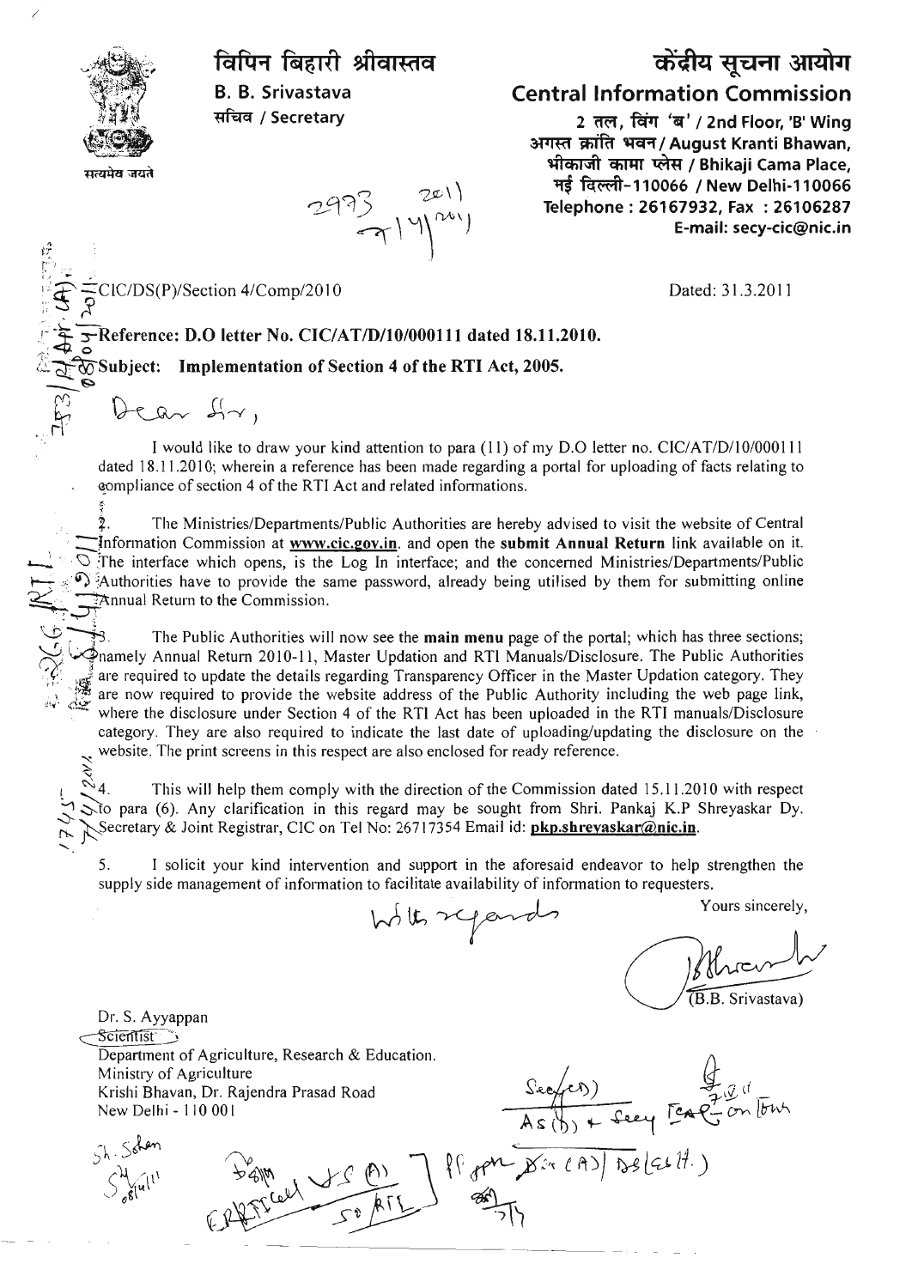The Public Authorities will now see the **main menu** page of the portal; which has three sections; ~ l.4namely Annual Return 2010-11, Master Updation and RTI ManualslDisclosure. The Public Authorities are required to update the details regarding Transparency Officer in the Master Updation category. They are now required to provide the website address of the Public Authority including the web page link, where the disclosure under Section 4 of the RTI Act has been uploaded in the RTI manuals/Disclosure category. They are also required to indicate the last date of uploading/updating the disclosure on the website. The print screens in this respect are also enclosed for ready reference.<br> $\approx 4$ . This will help them comply with the direction of the Commission dat

/

This will help them comply with the direction of the Commission dated 15.11.2010 with respect to para (6). Any clarification in this regard may be sought from Shri. Pankaj K.P Shreyaskar Dy. ~ ~Secretary & Joint Registrar, CIC on Tel No: 26717354 Email id:pkp.shl·eyaskar@nic.in.

5. I solicit your kind intervention and support in the aforesaid endeavor to help strengthen the supply side management of information to facilitate availability of information to requesters.

With regards

Yours sincerely,

B.B. Srivastava)

Dr. S. Ayyappan Scientist Department of Agriculture, Research & Education. Ministry of Agriculture  $\frac{\sqrt{2}}{As(b)} = \frac{\sqrt{2}}{3}$ <br> $\frac{1}{2}$ <br> $\frac{1}{2}$ <br> $\frac{1}{2}$ <br> $\frac{1}{2}$ <br> $\frac{1}{2}$ <br> $\frac{1}{2}$ <br> $\frac{1}{2}$ <br> $\frac{1}{2}$ <br> $\frac{1}{2}$ <br> $\frac{1}{2}$ <br> $\frac{1}{2}$ <br> $\frac{1}{2}$ <br> $\frac{1}{2}$ <br> $\frac{1}{2}$ <br> $\frac{1}{2}$ <br> $\frac{1}{2}$ <br> $\frac{1}{2}$ <br> $\frac{1}{2}$ <br> $\frac{1}{2}$ Krishi Bhavan, Dr. Rajendra Prasad Road New Delhi - 110001  $F_{4M}$  J  $f$  (A)  $\rightarrow$  If  $_{q}$   $_{q}$   $_{p}$   $_{p}$   $_{p}$   $_{p}$   $_{p}$   $_{p}$   $_{p}$   $_{p}$   $_{p}$   $_{p}$   $_{p}$   $_{p}$   $_{p}$   $_{p}$   $_{p}$   $_{p}$   $_{p}$   $_{p}$   $_{p}$   $_{p}$   $_{p}$   $_{p}$   $_{p}$   $_{p}$   $_{p}$   $_{p}$   $_{p}$   $_{p}$   $_{p}$   $_{p}$   $_{p}$  $5h.$  Solar bam<br>(priced of a  $\mathcal{S}^{\lambda}$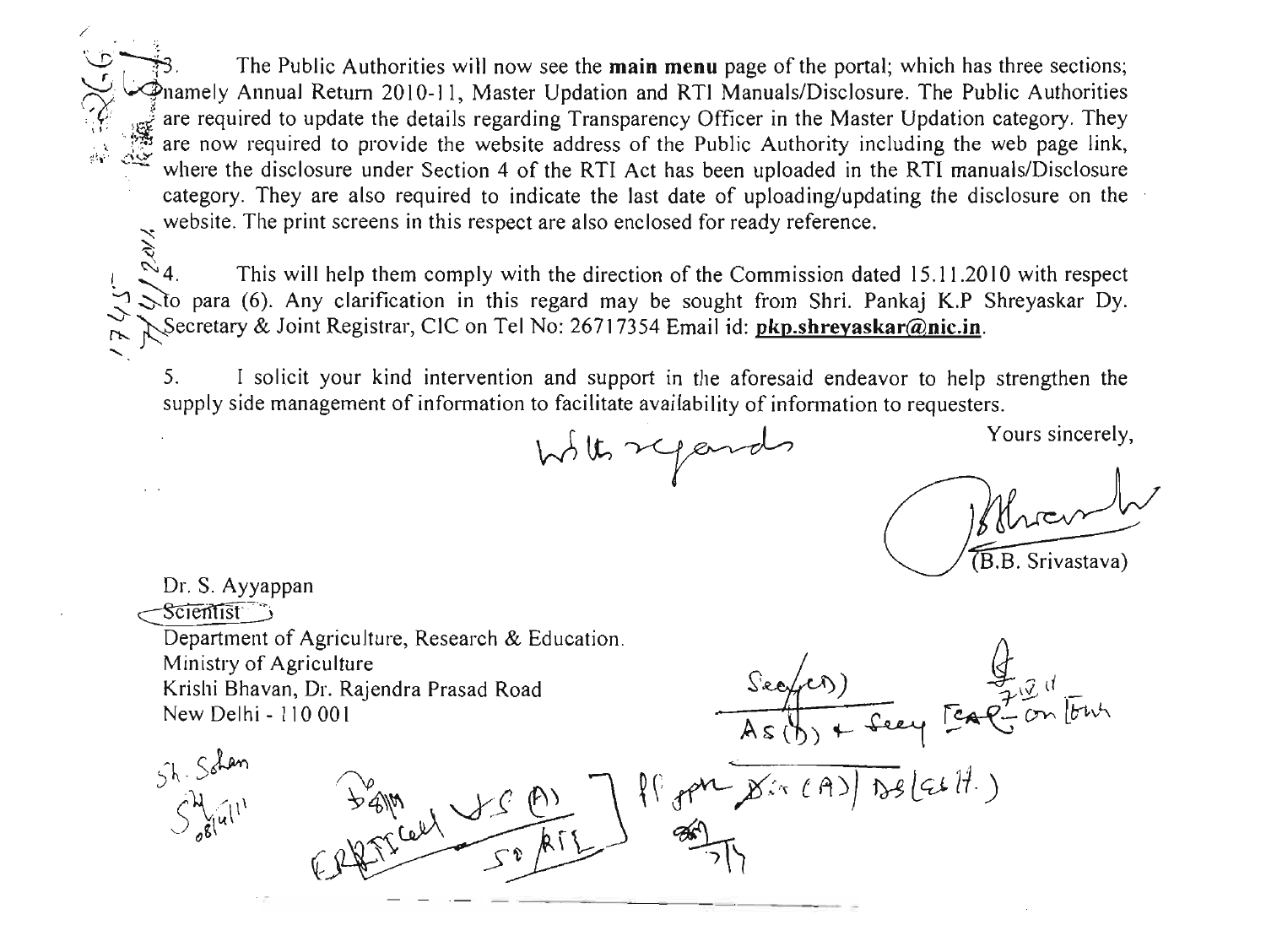|                                      | http://rtlar.nic.in/rtlar09/manu.asp |                                                                                               |   |  |
|--------------------------------------|--------------------------------------|-----------------------------------------------------------------------------------------------|---|--|
| Favorites                            | Tools<br>Holp                        |                                                                                               |   |  |
| RTI Annual Return Information System |                                      |                                                                                               |   |  |
|                                      |                                      |                                                                                               |   |  |
|                                      |                                      | RTI Annual Return Information System                                                          |   |  |
|                                      |                                      |                                                                                               |   |  |
|                                      |                                      |                                                                                               |   |  |
|                                      |                                      | <b>Main Menu</b>                                                                              |   |  |
|                                      |                                      | (Central Information Commission)                                                              |   |  |
|                                      |                                      |                                                                                               |   |  |
|                                      |                                      | Annual Return 2010-11                                                                         |   |  |
|                                      | ×                                    | Submit Quarterly Returns                                                                      | ж |  |
|                                      |                                      | <b>Master Updations</b>                                                                       |   |  |
|                                      | x                                    | Update Public Authority Details                                                               | π |  |
|                                      | ≖                                    | Update Transparency Officer Details<br>(As per Directive CIC/AT/D/10/000111 dated 15/11/2010) | × |  |
|                                      |                                      | RTI Manuals/Disclosures u/s 4/19(8) Webpage                                                   |   |  |
|                                      | ×                                    | Update RTI Manuals/Disclosures u/s 4/19(8) Webpage Link                                       | π |  |
|                                      | ×                                    | Change Password                                                                               | × |  |
|                                      | $\blacksquare$                       | Logout                                                                                        | х |  |

 $\label{eq:2.1} \frac{1}{\sqrt{2}}\int_{\mathbb{R}^3}\frac{1}{\sqrt{2}}\left(\frac{1}{\sqrt{2}}\right)^2\frac{1}{\sqrt{2}}\left(\frac{1}{\sqrt{2}}\right)^2\frac{1}{\sqrt{2}}\left(\frac{1}{\sqrt{2}}\right)^2\frac{1}{\sqrt{2}}\left(\frac{1}{\sqrt{2}}\right)^2.$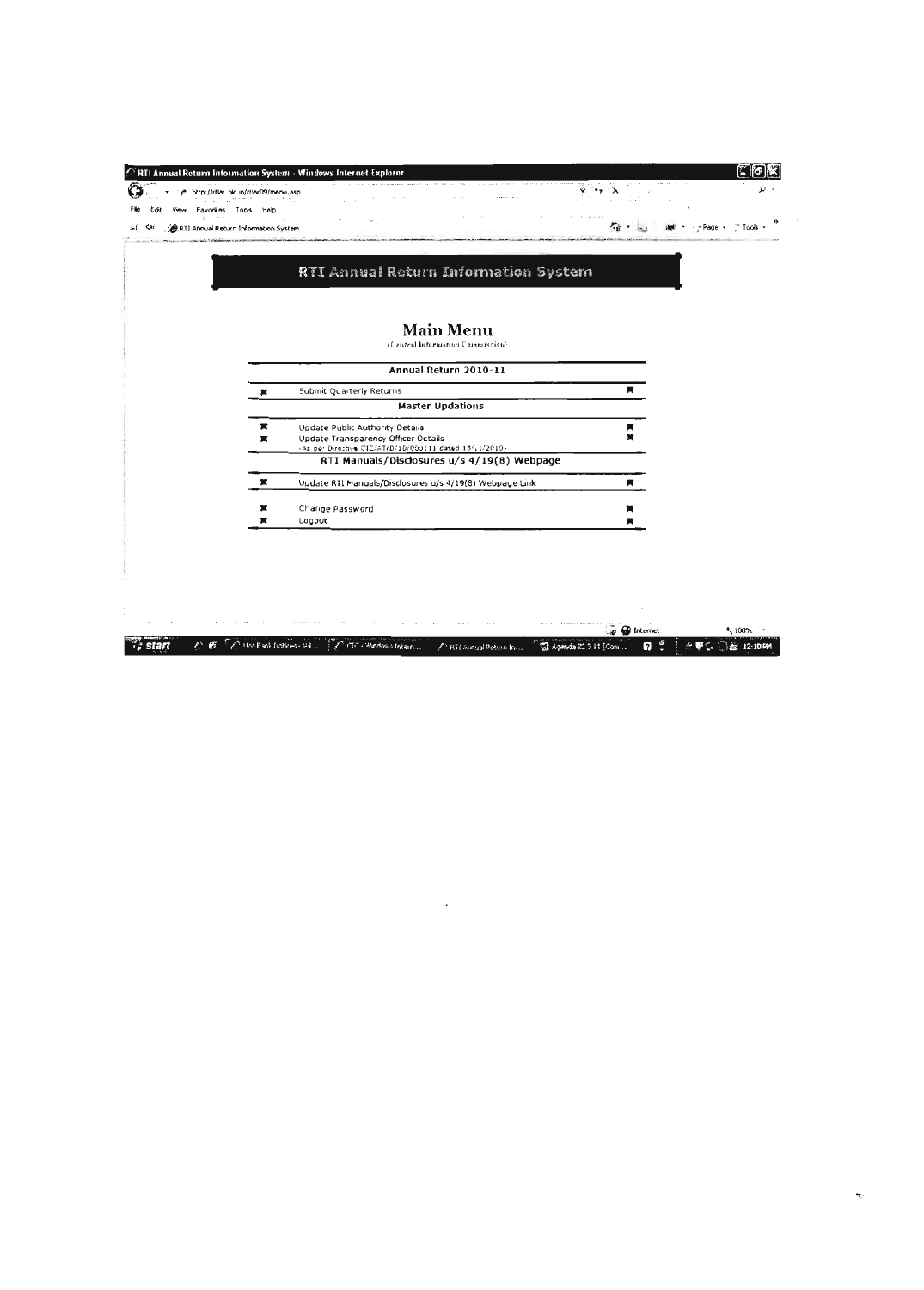| RTI Annual Return Information System - Windows Internet Explorer |                                                              |                                                                            |
|------------------------------------------------------------------|--------------------------------------------------------------|----------------------------------------------------------------------------|
| 2. http://rtiar.nic.in/rtiar09/EditTO.asp                        |                                                              |                                                                            |
| Favorites Tools Help                                             |                                                              |                                                                            |
| RTI Annual Return Information System                             |                                                              |                                                                            |
|                                                                  |                                                              |                                                                            |
|                                                                  | RTI Annual Return Information System                         |                                                                            |
|                                                                  |                                                              |                                                                            |
| <b>Update Transparency Officer Details</b>                       |                                                              |                                                                            |
|                                                                  | (" Please note that all fields are mandatory)                |                                                                            |
| Name of Public Authority                                         | Central Information Commission                               |                                                                            |
| Name of Transparency Officer                                     | Anita Gupta                                                  | (Please do not add Shri'Smt. Mr. Ms. before the name)                      |
| Gender                                                           | Female $\sim$                                                |                                                                            |
| Designation                                                      | Additional Sceretary                                         |                                                                            |
| Contact Number                                                   | 011-26162290                                                 | (Enter Landline Numbers as STD Code-Phone Number e g. 011-23346789)        |
| Email Address                                                    | anita gupta@nic in                                           |                                                                            |
|                                                                  |                                                              |                                                                            |
|                                                                  | Save                                                         | Reset                                                                      |
|                                                                  |                                                              |                                                                            |
|                                                                  |                                                              |                                                                            |
|                                                                  |                                                              |                                                                            |
|                                                                  |                                                              |                                                                            |
|                                                                  |                                                              |                                                                            |
|                                                                  |                                                              |                                                                            |
| C. Uso Bank Notk<br>æ<br>stan                                    | A. Chi - Wasdons<br>$\mathscr{E}^{\mathbb{Q}}$ PTI Armual Pe | internet<br>*. 100%<br><b>W</b> Documents - M.<br>$14$ Agenda $22.31$<br>2 |

 $\mathcal{F}^{\text{max}}_{\text{max}}$